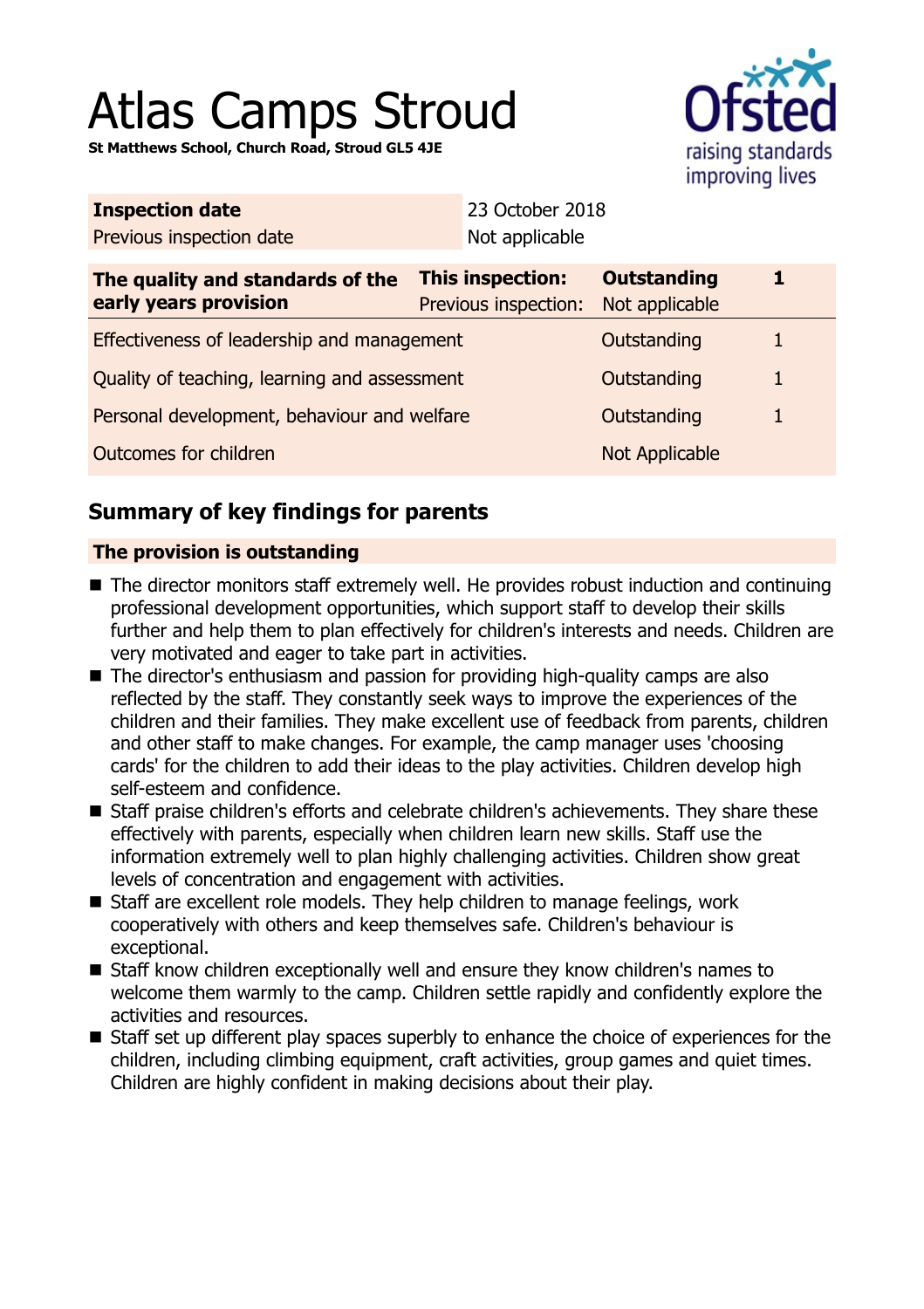## **What the setting needs to do to improve further**

## **To further improve the quality of the early years provision the provider should:**

■ build on children's already excellent independence to encourage their involvement in all aspects of play activities.

### **Inspection activities**

- $\blacksquare$  The inspector observed the quality of play activities indoors and outdoors, and spoke with the children and staff at appropriate times.
- $\blacksquare$  The inspector took into account the views of parents spoken to on the day of the inspection and through written testimonials.
- $\blacksquare$  The inspector carried out a joint observation of a play activity with the director.
- The inspector held a leadership and management meeting with the director and talked to the camp manager at appropriate times during the inspection.
- $\blacksquare$  The inspector looked at samples of paperwork, including staff qualifications, policies and procedures, and children's records.

**Inspector** Anita McKelvey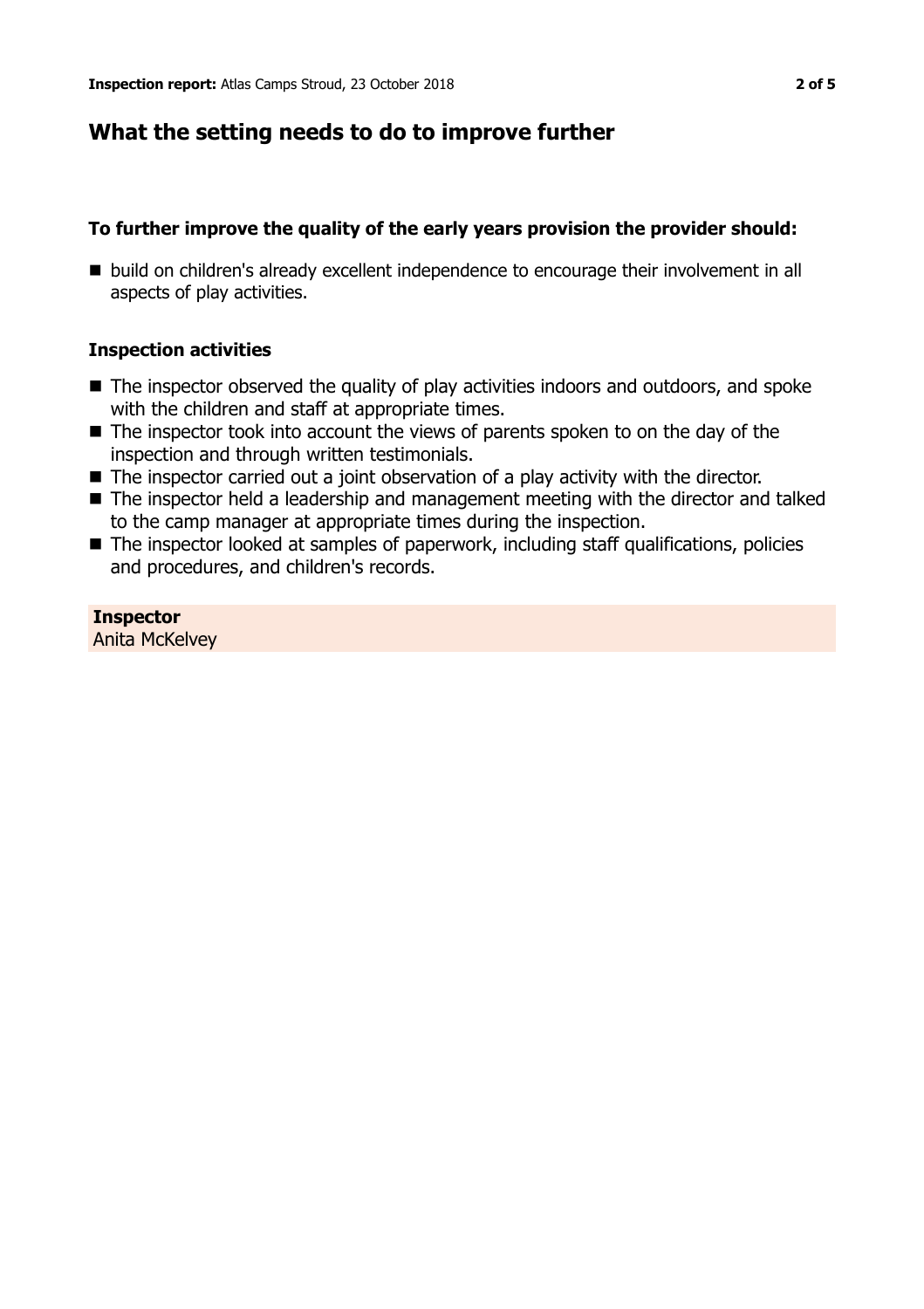## **Inspection findings**

### **Effectiveness of leadership and management is outstanding**

The director reviews the recruitment of staff and updates policies to reflect new legislation, such as the recent changes for handling personal data. He makes sure staff have relevant qualifications to lead the camps and has introduced a training scheme for junior staff to gain skills and knowledge. This helps to ensure they can actively promote children's welfare and are very responsive to children's needs. Staff are highly vigilant about children's well-being and safety. For instance, they ask children to recall the safety rules, such as letting staff know when they need the bathroom so they can monitor where they are. Staff remind children to drink plenty of water when they have taken part in physical activities. Safeguarding is effective. All staff receive training so they know what to do and can act quickly if they feel that a child is at risk. Staff have an excellent understanding of how to keep children safe.

#### **Quality of teaching, learning and assessment is outstanding**

Children arrive eager and ready to play. Staff greet them enthusiastically and use their expert knowledge and skills superbly to engage and motivate children to join in activities. For example, they ask questions and offer support as children cut out circles of bubble wrap to make 'tortoise shells' for their models. Children experiment with coloured paints as they mix red and blue to give their tortoise a purple shell. Children make decisions about how they want to play and what they want to play with. They independently choose from the large selection of toys and resources that is stored in readily accessible storage crates. For example, children select the building blocks and work together to create a boat. Children have great fun outdoors and readily include others in their play. For example, they ask the staff to count while they go and hide. Older children play brilliantly with younger children as they help them to use the rope to climb to the top of the wooden climbing frame. They are extremely patient when the children take time to climb up and offer help if they get stuck.

#### **Personal development, behaviour and welfare are outstanding**

Children have brilliant self-help skills, such as putting on aprons and using scissors. However, staff do not consistently encourage children to build on their independence during planned activities. Children show increasing confidence in social situations and develop very good friendships with others. For example, older children work well with younger children as they help them to write down their ideas for different games they want to play and to line up ready to practise the fire drill. Children are extremely helpful and supportive of each other, working together to learn new skills. For example, older children demonstrate how to create new patterns with small elastic bands to create rings, bracelets and necklaces.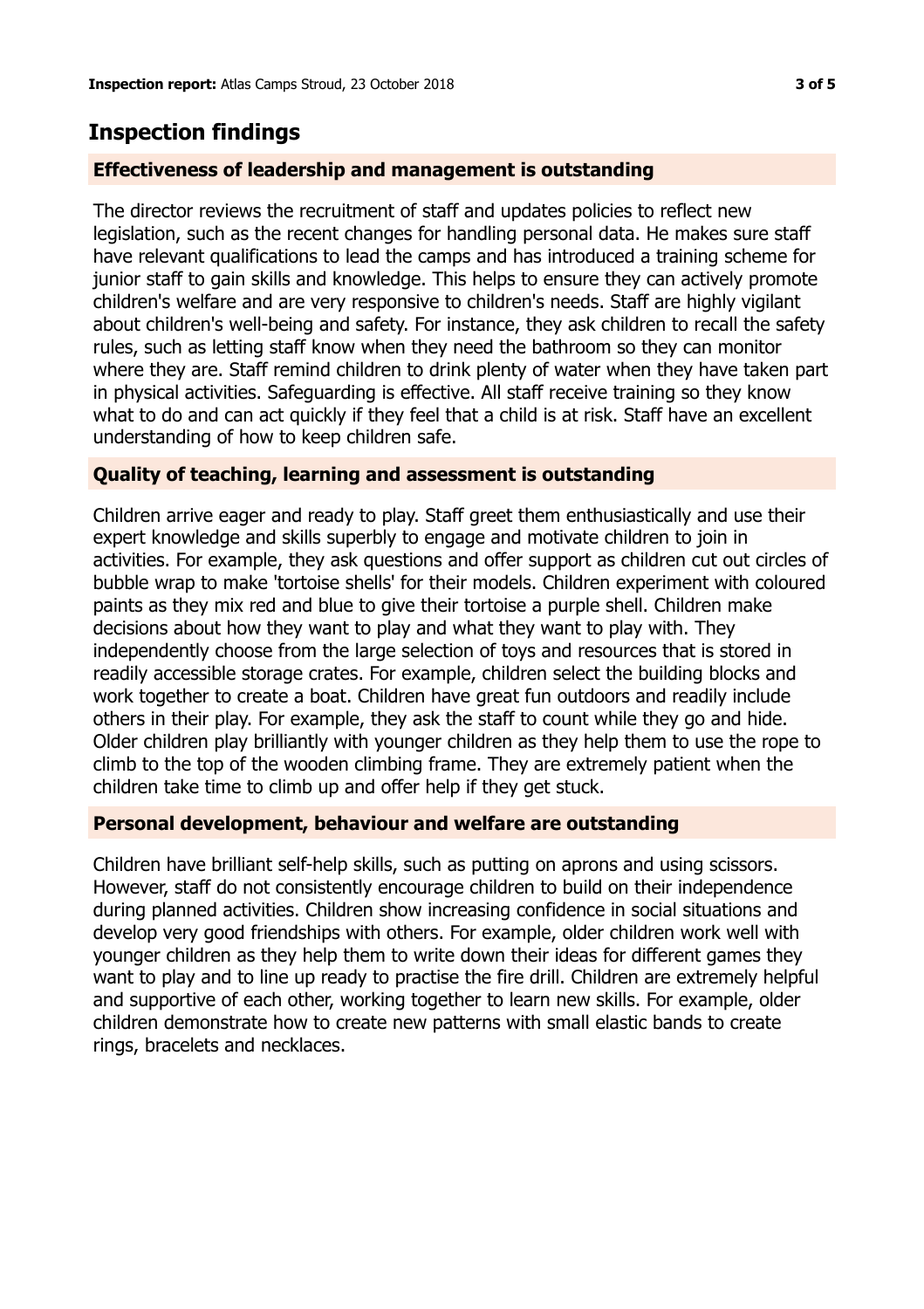## **Setting details**

| Unique reference number                             | EY538673                                                                             |  |
|-----------------------------------------------------|--------------------------------------------------------------------------------------|--|
| <b>Local authority</b>                              | Gloucestershire                                                                      |  |
| <b>Inspection number</b>                            | 10057025                                                                             |  |
| <b>Type of provision</b>                            | Out-of-school day care                                                               |  |
| <b>Registers</b>                                    | Early Years Register, Compulsory Childcare<br>Register, Voluntary Childcare Register |  |
| Day care type                                       | Childcare on non-domestic premises                                                   |  |
| <b>Age range of children</b>                        | $4 - 11$                                                                             |  |
| <b>Total number of places</b>                       | 38                                                                                   |  |
| Number of children on roll                          | 87                                                                                   |  |
| Name of registered person                           | <b>Atlas All-Stars Limited</b>                                                       |  |
| <b>Registered person unique</b><br>reference number | RP901093                                                                             |  |
| Date of previous inspection                         | Not applicable                                                                       |  |
| <b>Telephone number</b>                             | 07837788074                                                                          |  |

Atlas Camps Stroud registered in 2016. The provision operates from St Mathews Primary School, Stroud. The provision operates from 9am until 4pm on Monday to Friday, with extended sessions from 8am until 4pm, 9am until 5pm and 8am until 5pm. It is open during school holidays only, with the exception of Christmas. There are four staff who work with the children, one of whom holds qualified teacher status, two hold relevant childcare qualifications at level 6 and one holds an appropriate qualification at level 3.

This inspection was carried out by Ofsted under sections 49 and 50 of the Childcare Act 2006 on the quality and standards of provision that is registered on the Early Years Register. The registered person must ensure that this provision complies with the statutory framework for children's learning, development and care, known as the early years foundation stage.

Any complaints about the inspection or the report should be made following the procedures set out in the guidance Complaints procedure: raising concerns and making complaints about Ofsted, which is available from Ofsted's website: www.ofsted.gov.uk. If you would like Ofsted to send you a copy of the guidance, please telephone 0300 123 4234, or email [enquiries@ofsted.gov.uk.](mailto:enquiries@ofsted.gov.uk)